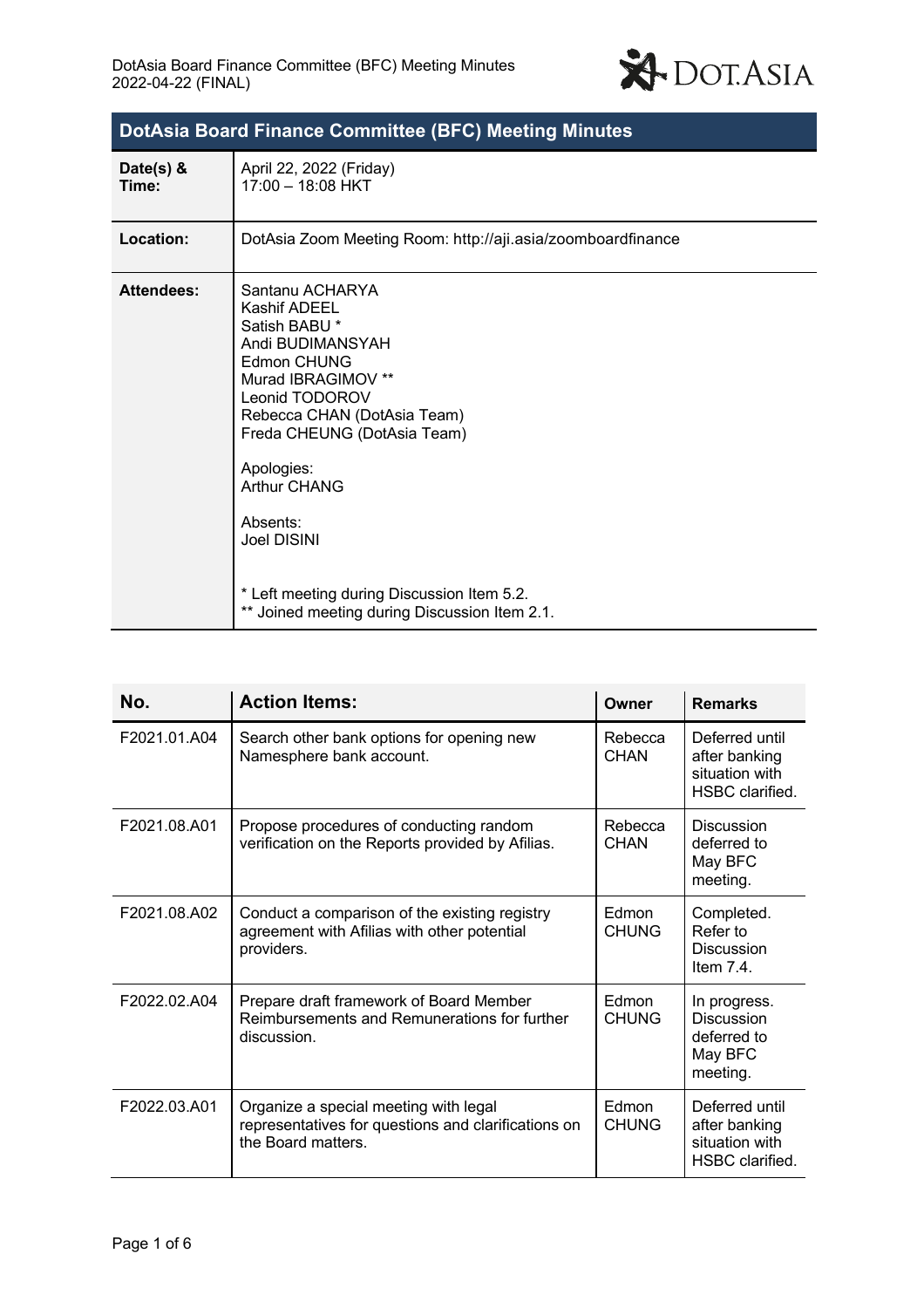

| No.          | <b>Action Items:</b>                                                                                                     | Owner                  | <b>Remarks</b> |
|--------------|--------------------------------------------------------------------------------------------------------------------------|------------------------|----------------|
| F2022.04.A01 | Make recommendation to the Board to appoint<br>Kashif ADEEL to be the next BFC Chair at the<br>upcoming Board Meeting.   | Edmon<br><b>CHUNG</b>  | Completed.     |
| F2022.04.A02 | Share the template of the worktime allocation<br>survey to BFC for reference.                                            | Rebecca<br><b>CHAN</b> | Completed.     |
| F2022.04.A03 | Draft a follow up plan on the Proposal on Cost<br>Optimization Scheme for further discussion at the<br>next BFC meeting. | Edmon<br><b>CHUNG</b>  |                |

# **Discussions:**

## **1. Roll Call**

- 1.1. Mr. Santanu ACHARYA chaired the BFC meeting as BFC Chair on Apr 22, 2022.
- 1.2. Roll call. Those present for all or part of the meeting are included in the Attendees section.

### **2. Adoption of Minutes of Last BFC Meeting on Mar 21, 2022**

- 2.1. Draft 1 of BFC meeting minutes 2022.03.21 and action items were discussed.
- 2.2. BFC meeting minutes 2022.03.21 approved unanimously. Motioned by Leonid TODOROV, seconded by Satish BABU.

#### **3. Review / Amend Agenda**

3.1. It was proposed and agreed to bring forward the agenda item of Proposal of Cost Optimization Scheme after the agenda item of Banking Signatories Update.

#### **4. BFC Chair Discussion**

- 4.1. Nomination of Andi BUDIMANSYAH was received from Santanu ACHARYA. Andi expressed appreciation to the nomination, however, the nomination was declined.
- 4.2. Given the banking situation and the litigations against DotAsia, it was pleaded for those individuals who are implicated to show the courtesy to withhold from standing for Board leadership positions for the time being as raised at the Mar BFC and Board Meetings. Meanwhile, the Board is suggested to take the correspondences with the bank and the suggestions from legal counsel into consideration. Once those issues were resolved, the Board could restart the discussion of consideration of Board leadership positions.
- 4.3. Nomination of Kashif ADEEL was received from Leonid TODOROV, seconded by Santanu ACHARYA.
	- 4.3.1. It was commented that since Kashif would be the new signatory of DotAsia accounts as discussed and agreed at previous Board Meeting,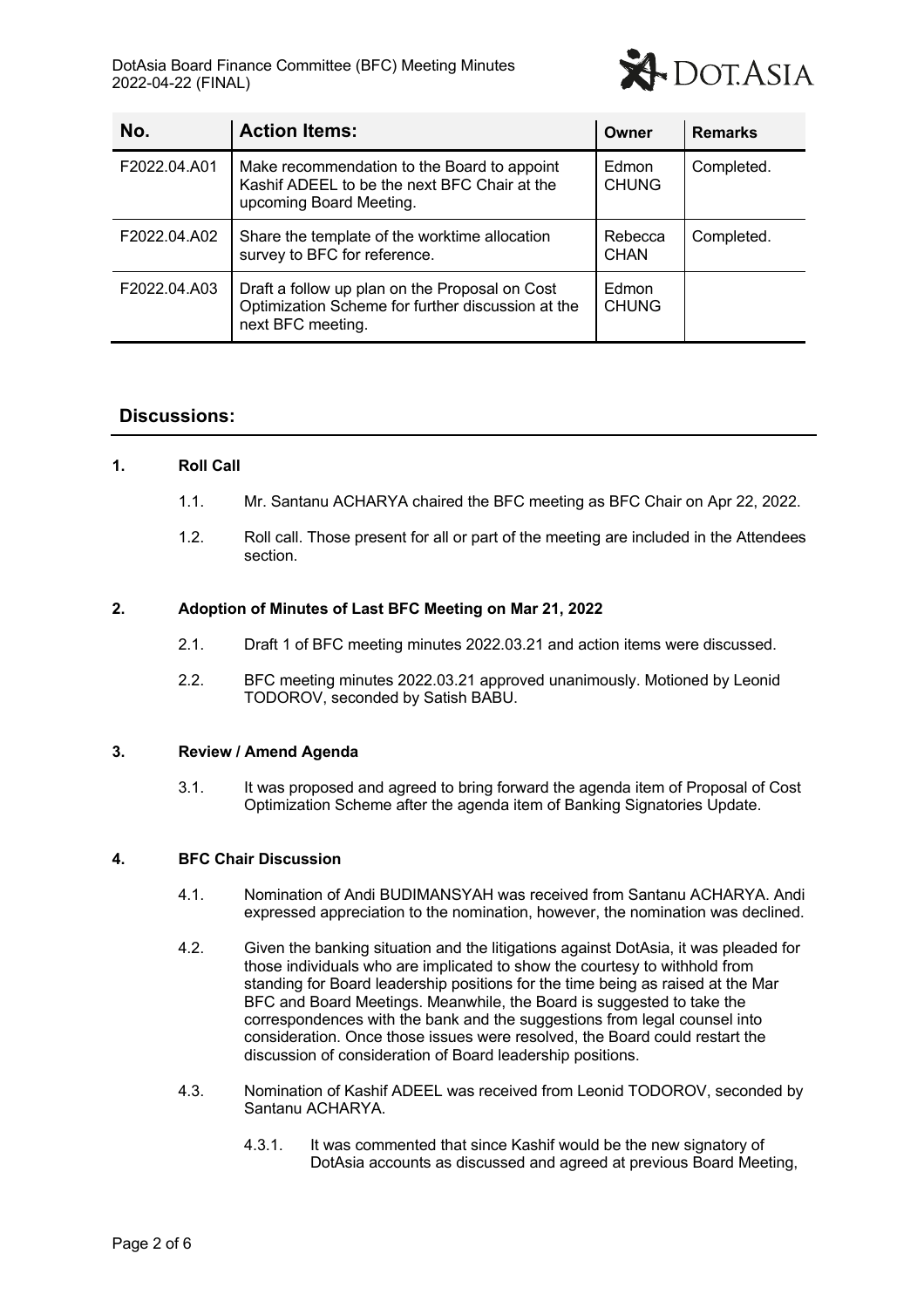

becoming the next BFC Chair would align with the signatory arrangement of BFC Chair.

- 4.3.2. Nomination was accepted by Kashif.
- 4.3.3. It was discussed and agreed unanimously to support Kashif to become the next BFC Chair.
- 4.4. Question was raised on the confirmation of the BFC Chair by the full Board. It was discussed and agreed to make recommendation to the Board to appoint Kashif ADEEL to be the next BFC Chair at the upcoming Board Meeting. (F2022.04.A01)
- 4.5. BFC expressed appreciation to Santanu for his enormous contributions as the BFC Chair, leading the improvements in DotAsia's financial operations.
- 4.6. Santanu appreciated the support from DotAsia team and Board Members during his duty as BFC Chair, and wished all the best to Kashif as the next BFC Chair.

## **5. Monthly Financial Reporting**

- 5.1. The background of monthly financial reporting was briefed to BFC.
	- 5.1.1. The monthly financial report is a self-contained report produced by Fusion, a third-party financial services company that supports the accounting service for DotAsia. Fusion would join BFC or Board meeting once every quarter for presentation of the financial report, where DotAsia team would present on their behalf in the intervening months.
	- 5.1.2. If there is further clarification needed in terms of the background and the details of the monthly financial reporting, a separate meeting to go through the details for Board Members to get familiar with and understand different items in the report could be setup.
- 5.2. Financial report of period from Oct 2021 to Jan 2022 were presented and briefed to BFC.
- 5.3. Question was raised on the financial performance of DotAsia. It was explained that the accumulated losses of the equity are mostly due to the legal provision from the year before.
- 5.4. Question was raised on the staff team of DotAsia Organisation and Foundation.
	- 5.4.1. It was explained that all staff members are employed by DotAsia Organisation only, where several staff members also work on projects designated for DotAsia Foundation.
	- 5.4.2. It was further explained that DotAsia staff are required to fill out a monthly worktime allocation survey collected every year to indicate how much time they spent on DotAsia Foundation, and then the eventual calculation of salary allocation to DotAsia Foundation would be based on that survey.
	- 5.4.3. It was noted that the survey was developed together with DotAsia's previous auditor.
	- 5.4.4. It was highlighted that the allocation for salaries from DotAsia Organisation to DotAsia Foundation is included in the budget based on the allocation statistics of the previous years, which would be updated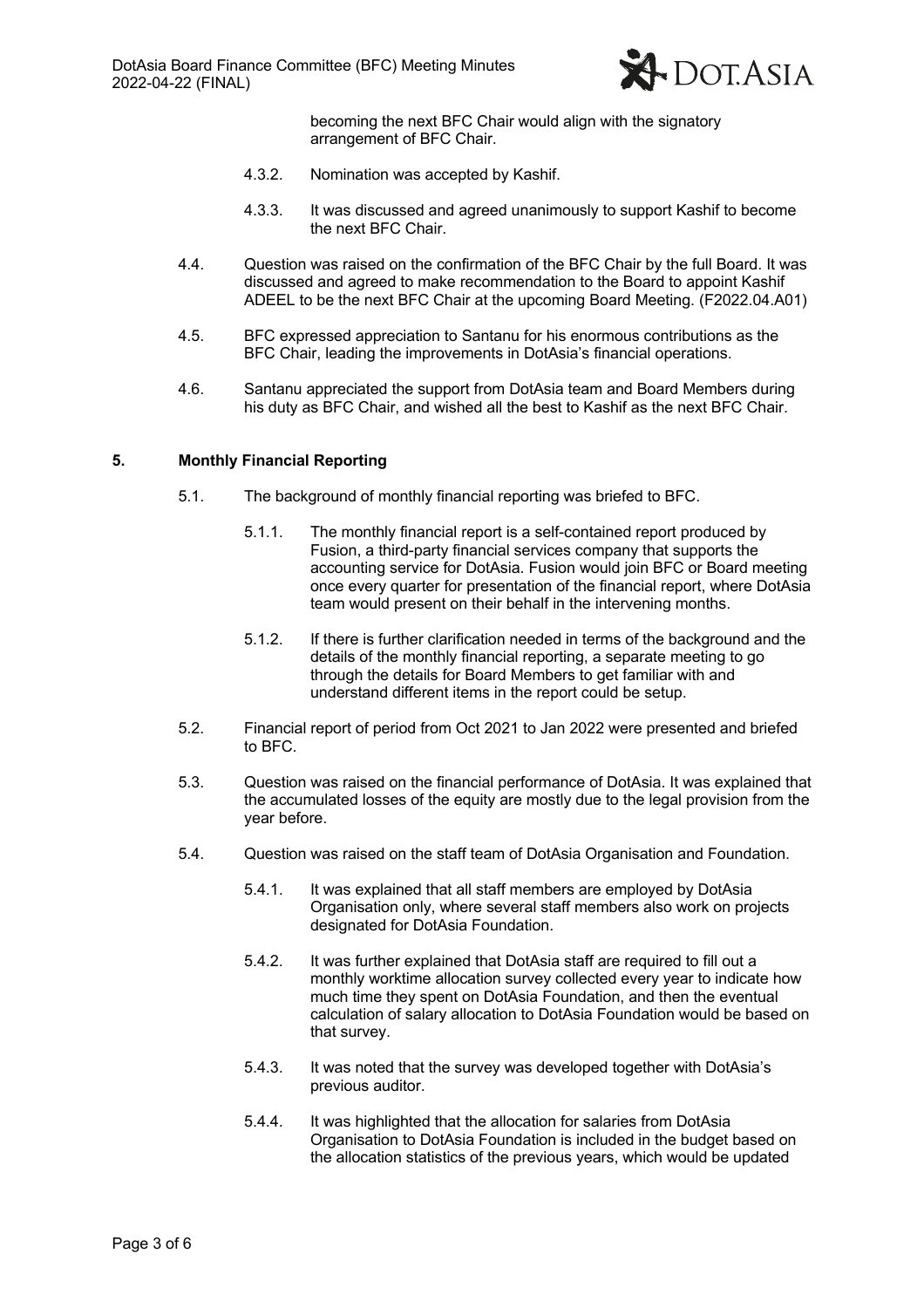

with the actual time allocation of staff team at the end of year for the financial reports.

- 5.4.5. It was clarified that DotAsia Organisation and Foundation are essentially one organization in terms of operations, budgeting and cost etc. DotAsia was set up as 2 entities only to fulfil the requirement of the Hong Kong Laws for charitable organizations and nonprofit organizations. After extensive discussion with Inland Revenue Department (IRD) of Hong Kong, in Feb 2014, it was suggested to set up 2 not-for-profit organizations, where the DotAsia Organisation would have the "operating business" of the .Asia TLD and DotAsia Foundation would be a charitable organization with a charitable organization license.
- 5.4.6. It was highlighted that as a result much of DotAsia's community contributions are accounted for in the DotAsia Foundation financials which can more clearly show the amount that DotAsia has been supporting the community.
- 5.4.7. Regarding the format of the survey, it was clarified that the survey is done once a year with monthly allocation by projects.
- 5.4.8. It was suggested and agreed to share the template of the worktime allocation survey to BFC for reference. (F2022.04.A02)

## **6. Banking Signatories Update**

- 6.1. It was reported that DotAsia team is working on adding Kashif ADEEL as the new signatory of DotAsia at HSBC.
- 6.2. It was planned to submit the change request through HSBC internet banking system, however, it turned out that the system does not support online verification of passport from certain countries, including Pakistan.
- 6.3. DotAsia team will continue work with Kashif to produce the required documents and certifications for HSBC update.

## **7. Proposal on Cost Optimization Scheme**

- 7.1. The proposal was raised for a better cost control in order to achieve a better overall financial performance of DotAsia. Proposed items mainly focus on the excess in compensations or payments that may be over average market values, and contract terms with service providers.
- 7.2. Proposed cost optimization plan was presented and briefed to BFC for discussion.
- 7.3. It was highlighted that the actual spendings are generally less than the proposed upper limits of expenditure. Also, that the work at DotAsia has been audited multiple times with proper records of invoice and receipt substantiated.
- 7.4. Regarding the contract with Afilias, it was explained that the Afilias contract has an assumptive renewal clause since DotAsia is a not-for-profit organization and DotAsia convinced Afilias not to set up DotAsia as a for-profit organization, where they would have a percentage share instead when Afilias and the founding team of DotAsia jointly embarked on the .Asia project.
	- 7.4.1. It was highlighted that Afilias was instrumental to DotAsia's establishment and that DotAsia would not have been able to get started if not for Afilias.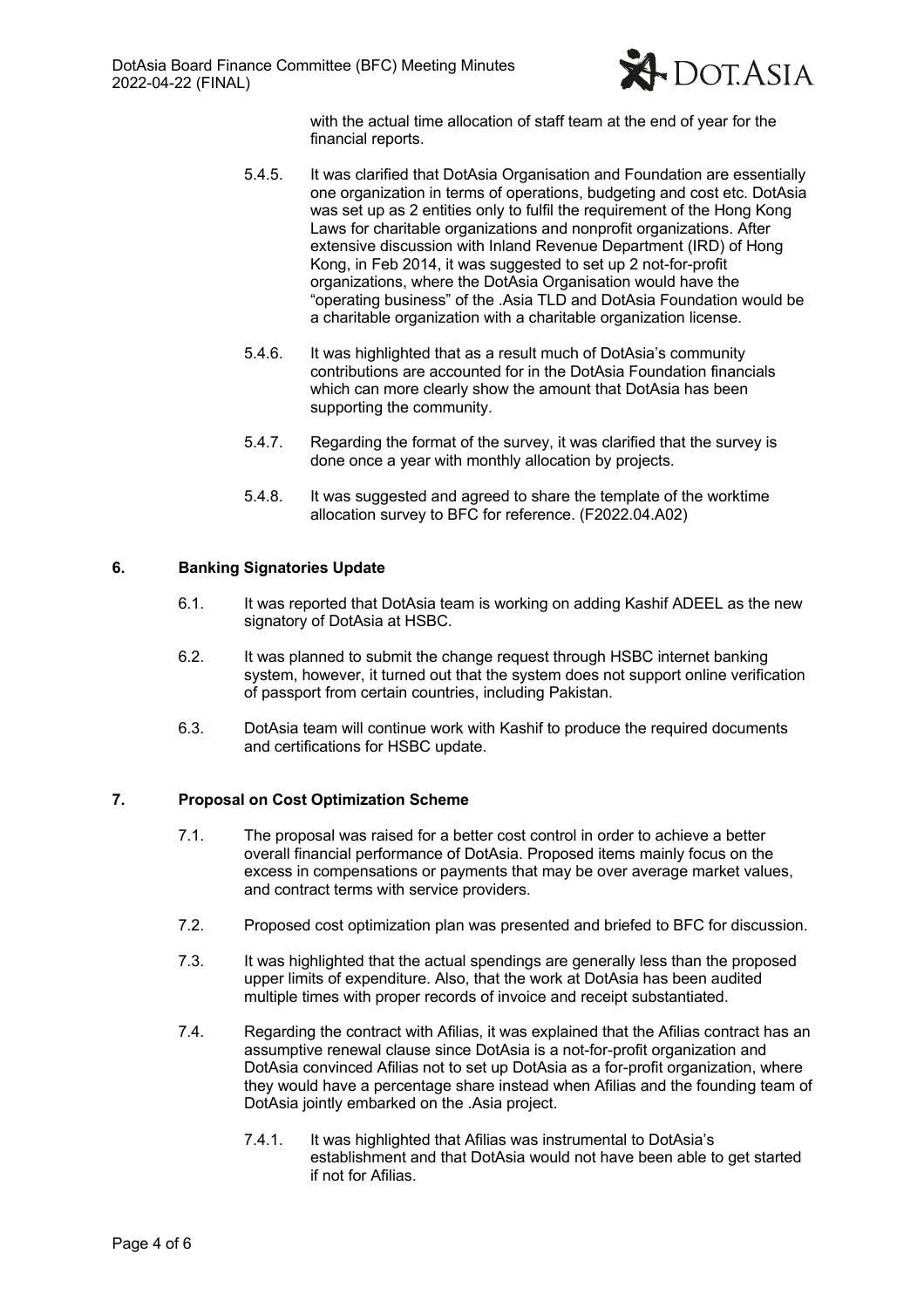

- 7.4.2. It was also highlighted that the particular provision of Afilias continuing to operate .Asia registry as the Backend Registry Services Provider was decided by the preliminary Board of DotAsia and signed by the Interim CEO of Che-Hoo CHENG, which made sure that Afilias is part of .Asia, and will continue to be part of .Asia as a partner rather than only a Backend Provider.
- 7.4.3. It was noted that the latest pricing review with Afilias was in Mar 2016, and it is possible to initiate a new round of pricing review if required, where the price may increase or decrease depending on the market situation.
- 7.5. In terms of outsourcing operations with lower salary, it was reported that adjustments had already been made for the technical team towards outsourcing in the last few years, where it is aligned with the proposed direction.
- 7.6. Comment was raised on the importance of the interactions during F2F meetings that DotAsia should arrange F2F meetings twice or thrice a year, which should not be a significant cost for DotAsia.
- 7.7. It was discussed and agreed to draft a follow up plan on the proposal for further discussion at the next BFC meeting. (F2022.04.A03)

# **8. SCP Application from .TH**

- 8.1. There was comment received from the Board that some of the items were not detailed enough, clarifications were sought from .TH regarding the information on the venue, actual accommodation amount and social dinners and presented.
- 8.2. It was highlighted that comment was received from AC previously when the process was developed that the process should be as simple as possible, therefore, the process was designed to be very simple without requiring such detailed questions, and the process was put in place with Board acceptance.
- 8.3. For future applications, the Board should review the process and discuss whether adjustment is needed, which should be discussed at the BCC.
- 8.4. Meanwhile, since the clarifications were provided by .TH and the event is happening in May 2022, it was suggested to have BFC to move forward to accept the application, so that it can be considered by the full Board for acceptance.
- 8.5. It was commented that for the interests of accountability and transparency, the application should be provided with supporting documents from the hotel in confirming the price of venue and accommodations.
- 8.6. It was also commented that it is understood that banquets and dinner is an important part of Asian culture, however, these items should be reduced to a minimum and be co-sponsored by the applicant since the SCP should be sponsoring community activities instead.
- 8.7. It was noted that the process needs to be updated for future applications, however, since this application is already in the middle of the process, it was suggested that the principle of not changing a process for an application that has entered the approval process to be upheld. Meanwhile, DotAsia team will continue to follow up with .TH for clarification if further information is needed.
- 8.8. It was noted that the comment of reducing the allocations for dinner would be raised again at the upcoming BCC meeting.